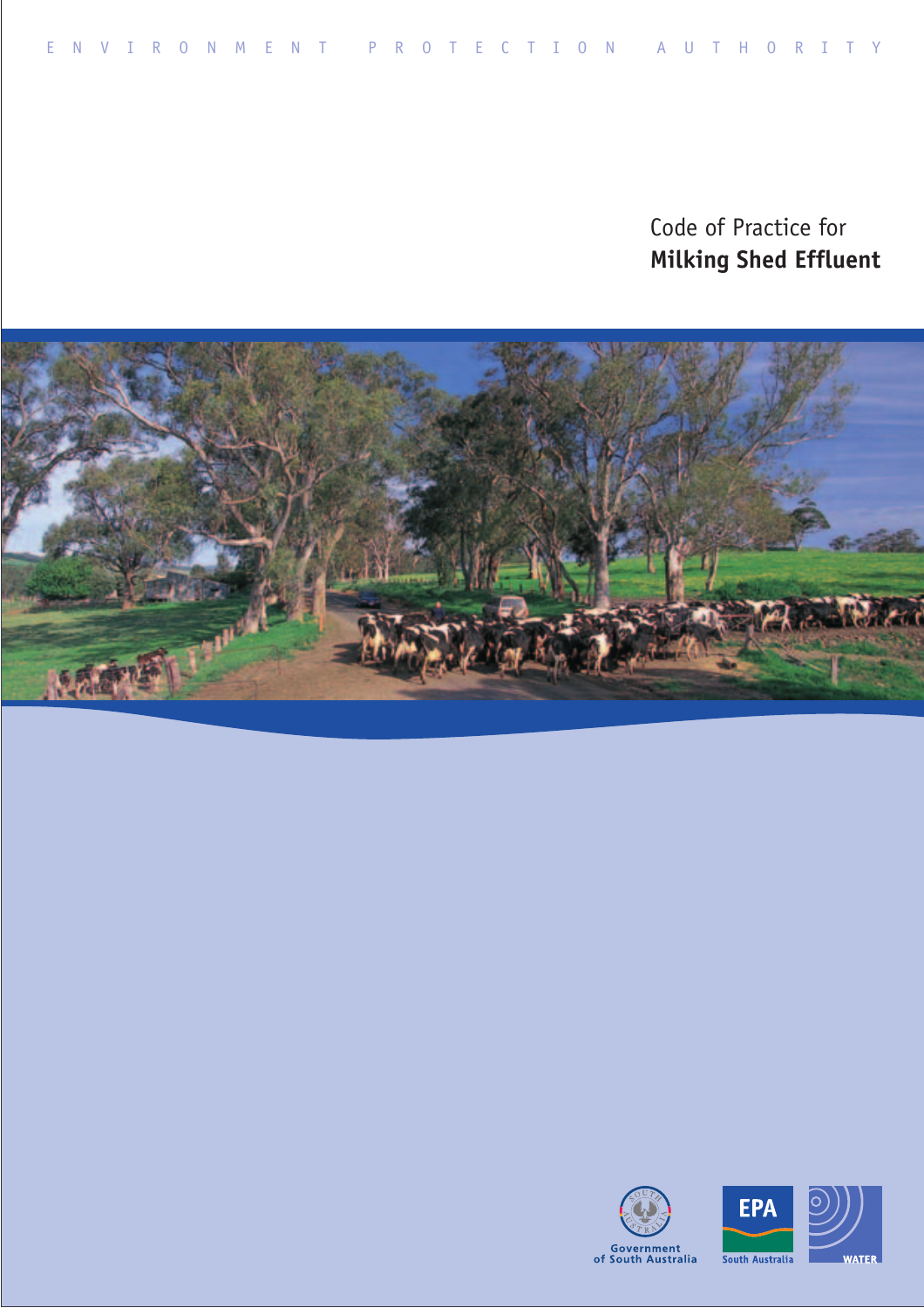Code of Practice for

**Milking Shed Effluent**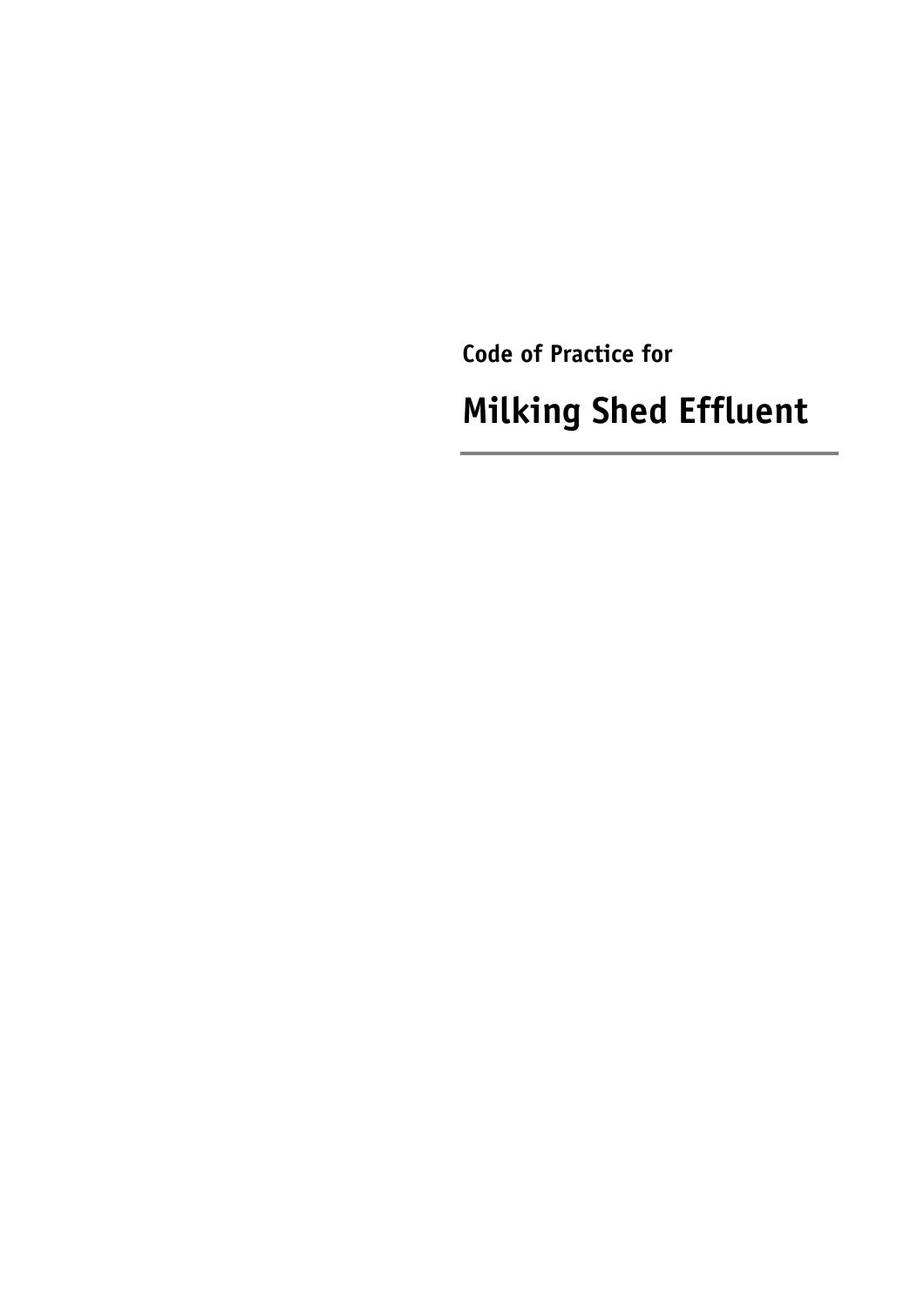#### **Code of Practice for Milking Shed Effluent**

Editing: Mason Edit Cover design: Jeannie Wilksch Design

*For further information please contact:*  Information Officer Environment Protection Authority GPO Box 2607 Adelaide SA 5001

| Telephone:          | $(08)$ 8204 2004      |
|---------------------|-----------------------|
| Facsimile:          | (08) 8204 9393        |
| Freecall (country): | 1800 623 445          |
| E-mail:             | epainfo@epa.sa.gov.au |
| Web:                | www.epa.sa.gov.au     |

#### **ISBN 1 876562 54 4**

**Updated August 2019 Issued May 2003**

#### **† Environment Protection Authority**

This document may be reproduced in whole or part for the purpose of study or training, subject to the inclusion of an acknowledgment of the source and to its not being used for commercial purposes or sale. Reproduction for purposes other than those given above requires the prior written permission of the Environment Protection Authority.



*Printed on recycled paper*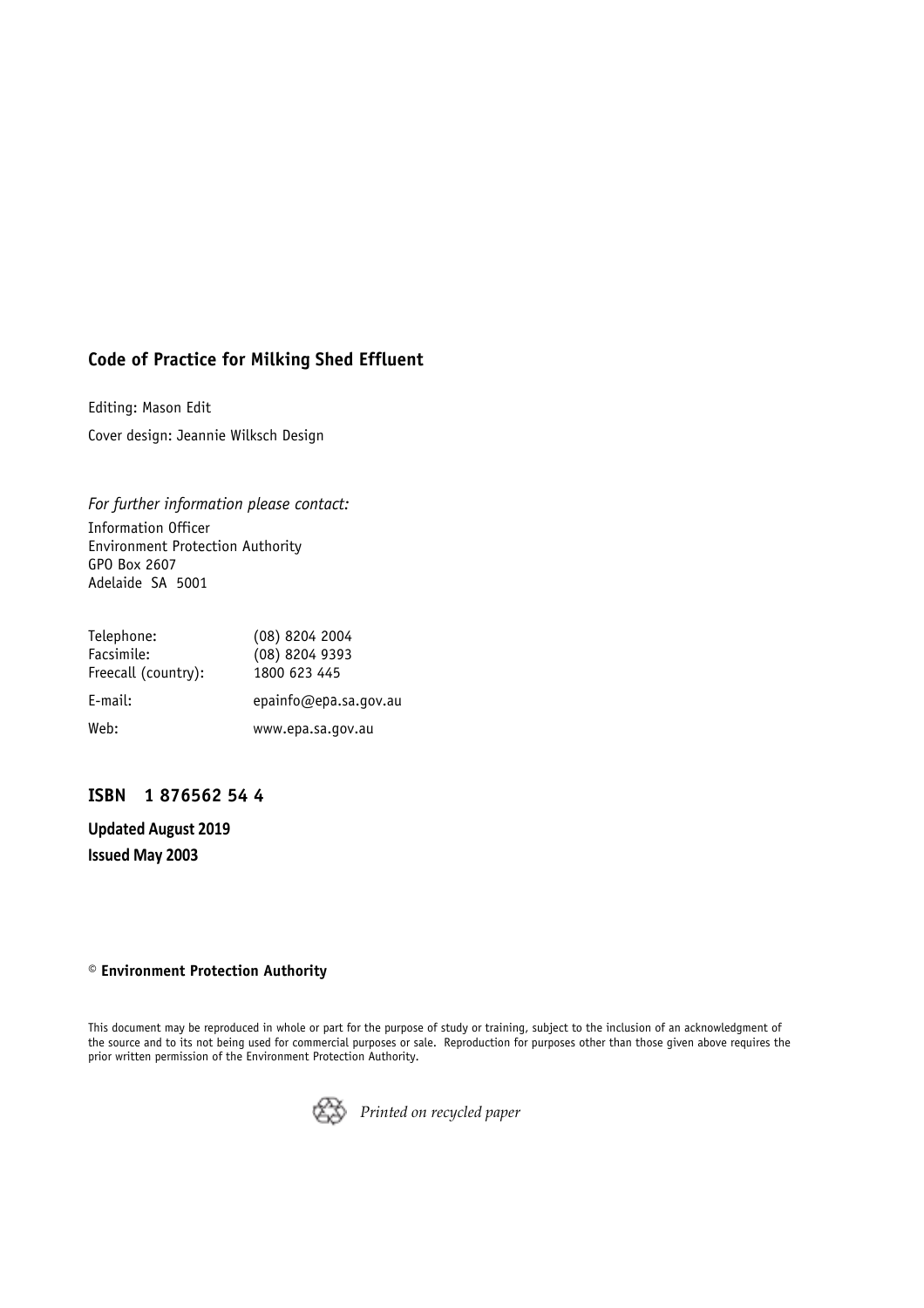# **TABLE OF CONTENTS**

| 1              |                                                       |  |
|----------------|-------------------------------------------------------|--|
| $\overline{2}$ | ENVIRONMENT PROTECTION ACT AND WATER QUALITY POLICY 1 |  |
| 3              |                                                       |  |
| 4              |                                                       |  |
|                |                                                       |  |
|                |                                                       |  |
|                |                                                       |  |
|                |                                                       |  |
| 5              |                                                       |  |
|                |                                                       |  |
|                |                                                       |  |
|                |                                                       |  |
|                |                                                       |  |
|                |                                                       |  |
|                |                                                       |  |
| 6              |                                                       |  |
|                |                                                       |  |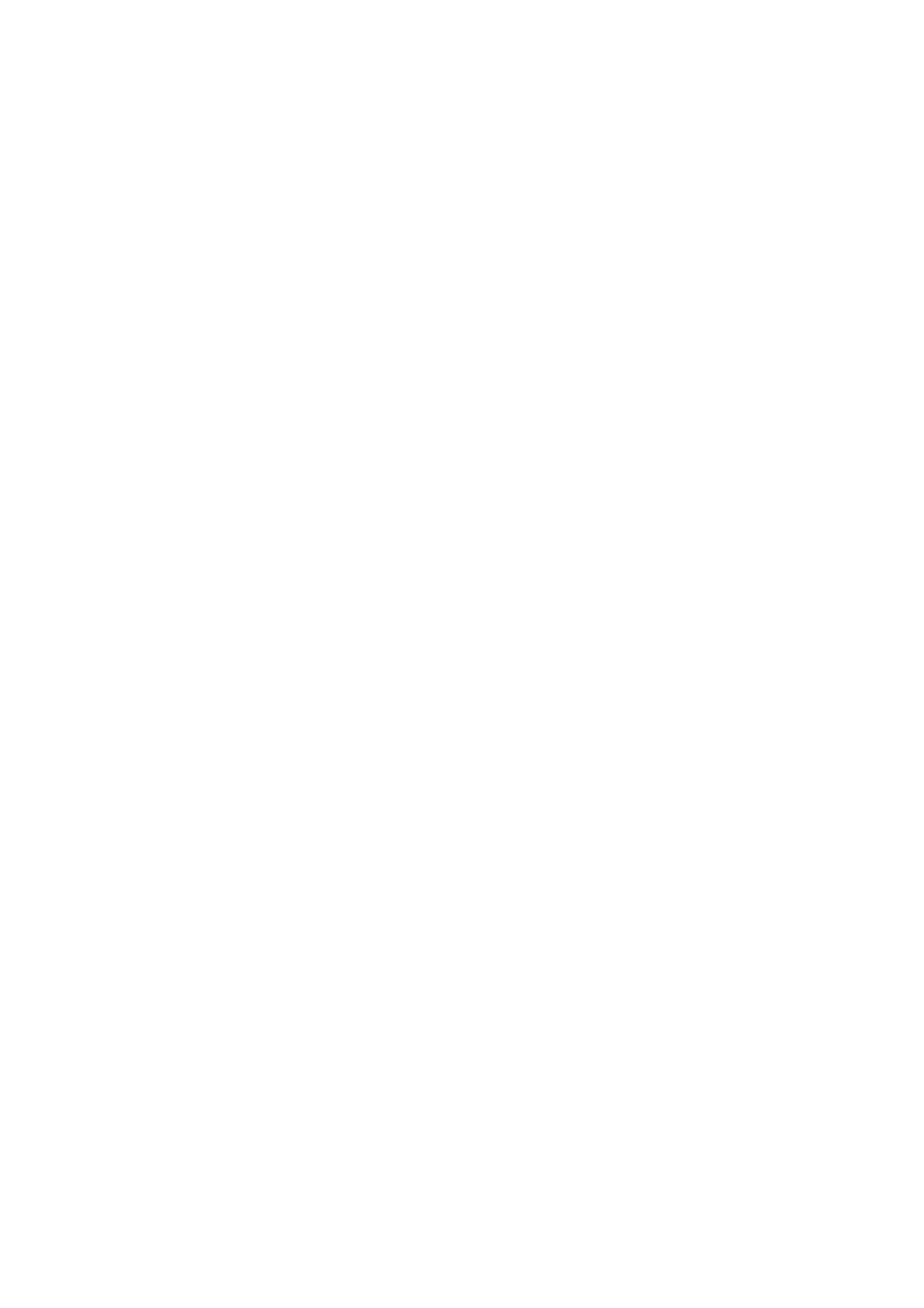# <span id="page-5-0"></span>**FOREWORD**

This document represents a translation of the *Environment Protection (Milking Shed Effluent Management) Policy 1997* into a code of practice linked to the *Environment Protection (Water Quality) Policy 2015* (the Water Quality Policy). An operator of a milking shed must comply with this code as described by section 15(2) of the Water Quality Policy.

The Environment Protection Authority (EPA) recognises that most dairy farmers will not want to read the Water Quality Policy and the Code in parallel with each other. The Code brings together the components of interest to dairy farmers concerning the Water Quality Policy as well as the requirements of the Code itself.

Within this Code, the mandatory requirements, which are drawn from the Water Quality Policy, are clearly referenced. In addition, terms that have a legal definition can be found in the definitions section of the Code.

It is intended that this Code will be revised and updated over time in light of changes in the dairy industry, changes in dairy waste management technology, the results of environmental monitoring programs, and experience with administration and enforcement of the Water Quality Policy and this Code. However, it should be recognised that this Code will not be amended without consultation with the South Australian Dairy Farmers Association and agreement by the Minister for Environment and Conservation.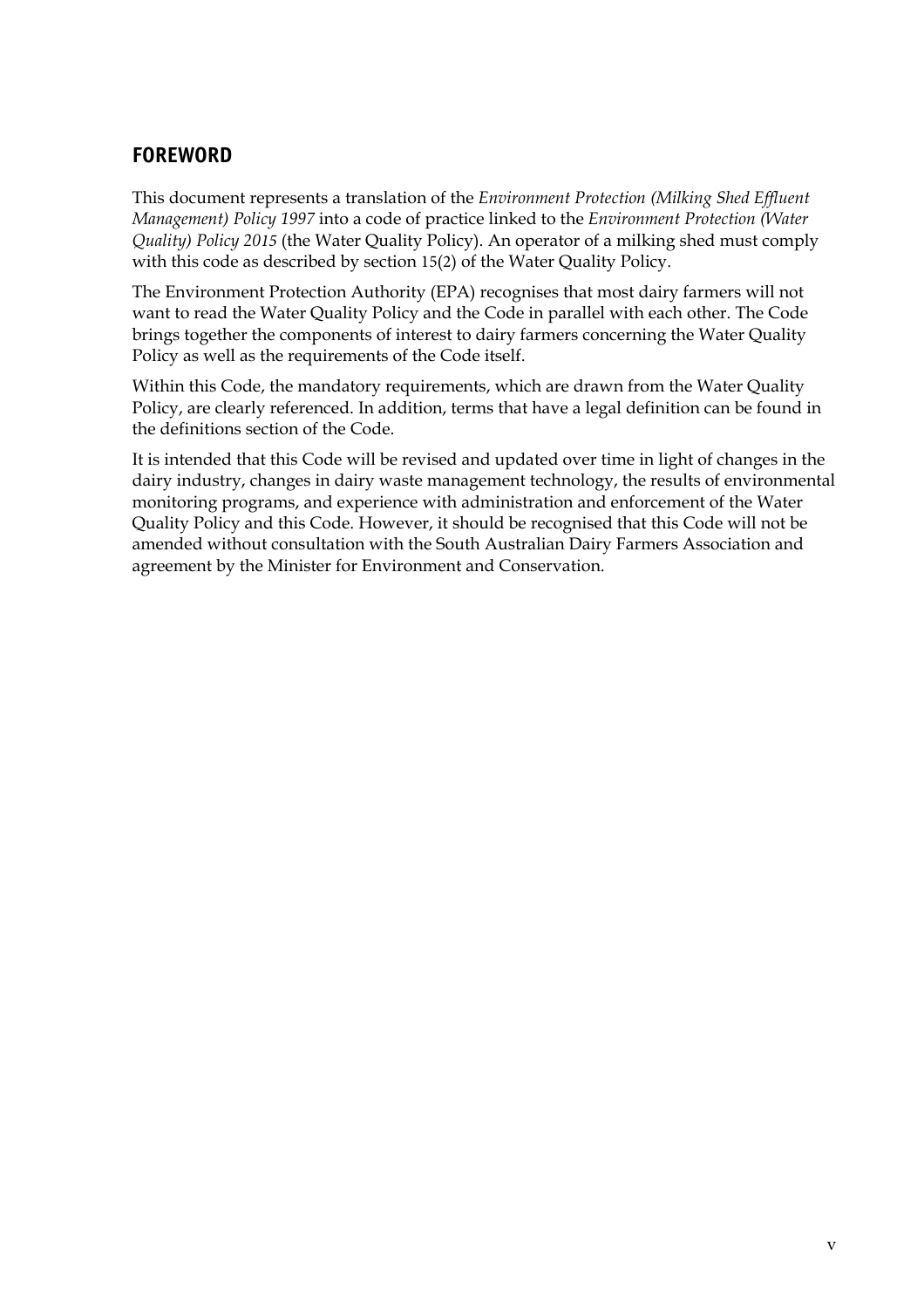# <span id="page-6-0"></span>**DEFINITIONS**

In this Code of Practice, the terms used have the following meanings:

| bore                           | an opening in the ground excavated for the purpose of obtaining access to<br>underground water, or an opening in the ground for some other purpose<br>that gives access to underground water                                                                                                                                                                         |
|--------------------------------|----------------------------------------------------------------------------------------------------------------------------------------------------------------------------------------------------------------------------------------------------------------------------------------------------------------------------------------------------------------------|
| construct                      | in relation to a building, includes: to build, rebuild, erect or re-erect the<br>building; to repair the building; to make alterations to the building to<br>enlarge or extend the building; to underpin the building; to place or<br>relocate the building on land                                                                                                  |
|                                | construction has a corresponding meaning                                                                                                                                                                                                                                                                                                                             |
| development                    | has the same meaning as in the Development Act, and includes building<br>work or a change in the use of land; the division of an allotment; an act or<br>activity in relation to land (other than an act or activity that constitutes the<br>continuation of an existing use of land) declared by regulation under the<br>Development Act to constitute development. |
| dryland pasture                | pasture grown without the aid of irrigation using surface or underground<br>water, and includes pasture irrigated with milking shed wastewater                                                                                                                                                                                                                       |
| geotechnical<br>membrane       | any artificial membrane or material used to decrease the natural<br>permeability of a milking shed wastewater lagoon                                                                                                                                                                                                                                                 |
| irrigation drainage<br>channel | any artificial channel used to convey irrigation drainage water back to a<br>watercourse                                                                                                                                                                                                                                                                             |
| lagoon                         | any dam, pond or lagoon that is constructed from earth, whether lined<br>with a geotechnical membrane or not, and used for the storage or<br>treatment of milking shed wastewater                                                                                                                                                                                    |
| milking shed                   | any structure, whether roofed or not, at which operations for the milking<br>of animals are carried on, including any associated yard areas at which<br>animals are confined prior to or following milking                                                                                                                                                           |
| milking shed<br>wastewater     | manure, urine, washdown water or contaminated runoff from milking<br>shed operations, and includes components of such matter produced by<br>storage and evaporation in a lagoon or some other treatment process, but<br>does not include natural runoff from stock races                                                                                             |
| operator                       | of a milking shed includes an owner of the milking shed                                                                                                                                                                                                                                                                                                              |
| pollutant                      | has the same meaning as in the Environment Protection Act. Examples<br>include any solid, liquid or gas (or combination thereof) including waste,<br>smoke, dust, fumes, odour, noise or heat                                                                                                                                                                        |
| sink hole                      | a natural opening in the ground that may give access to underground<br>water                                                                                                                                                                                                                                                                                         |
| solids separation pit          | a structure designed specifically to separate manure and other settleable<br>solids from the liquid component of milking shed wastewater                                                                                                                                                                                                                             |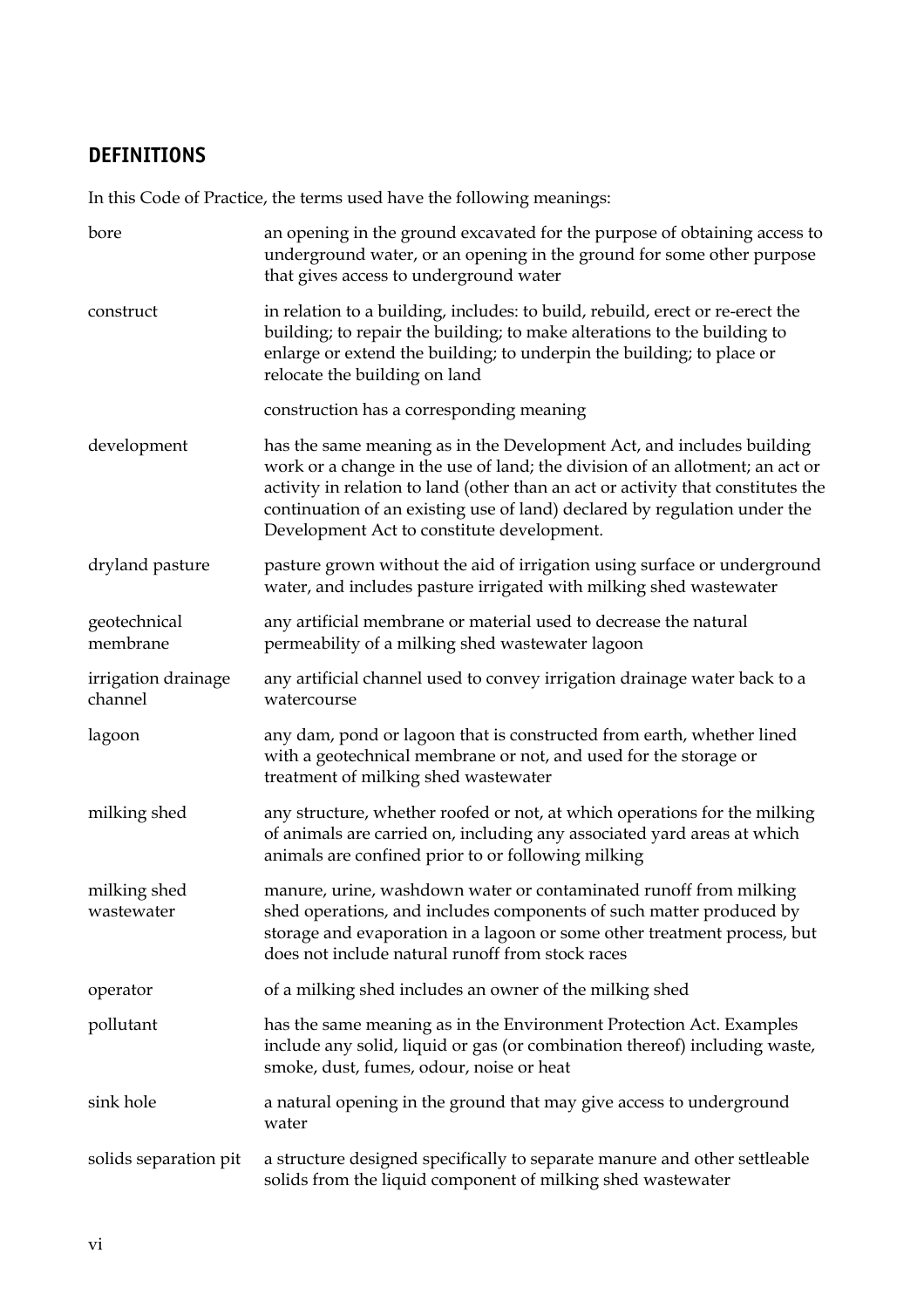| underground water               | water occurring naturally, or stored, below ground level                                                                                                                                                                                                                                                                                                      |
|---------------------------------|---------------------------------------------------------------------------------------------------------------------------------------------------------------------------------------------------------------------------------------------------------------------------------------------------------------------------------------------------------------|
| wastewater<br>management system | a system that is designed and operated for the purpose of collecting<br>wastewater and disposing of it to land, or storing it and subjecting it to<br>evaporation in a wastewater storage lagoon or some other treatment<br>process so as to minimise any adverse impacts on the environment                                                                  |
| wastewater storage<br>lagoon    | any dam, pond or lagoon constructed and used for the purpose of storing<br>wastewater and subjecting it to evaporation or some other treatment<br>process, but does not include a sediment retention basin                                                                                                                                                    |
| watercourse                     | any of the following (whether or not temporarily dry):                                                                                                                                                                                                                                                                                                        |
|                                 | a river, creek or other natural watercourse (whether modified or not)<br>٠<br>a dam or reservoir that collects water flowing in a watercourse<br>٠<br>a lake, wetland or other body of water through which water flows<br>the Coorong<br>$\bullet$<br>an artificial channel<br>a public stormwater disposal system<br>٠<br>part of a watercourse<br>$\bullet$ |
| water protection<br>area        | a part of the State, for the time being declared to be a water protection<br>area (see part 8 of the Environment Protection Act)                                                                                                                                                                                                                              |
| water quality criteria          | in relation to protecting a particular protected environmental value,<br>means the maximum concentrations of certain substances permitted by<br>this policy to be in water, or the minimum or maximum levels permitted<br>for certain characteristics of water                                                                                                |
| waters                          | waters to which the Water Quality Policy applies (see clause 8 of the<br>Policy)                                                                                                                                                                                                                                                                              |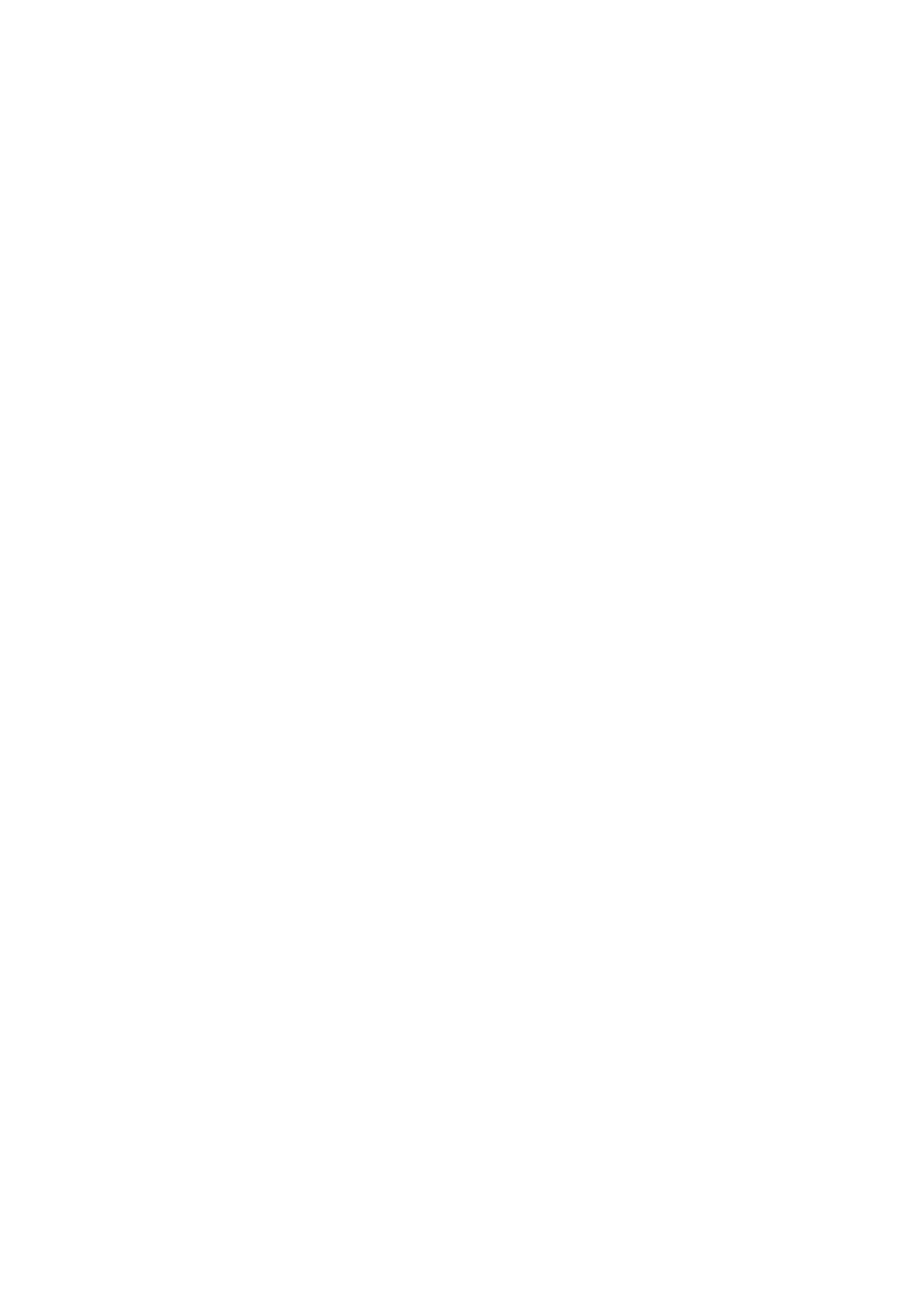# <span id="page-9-0"></span>**1 INTRODUCTION**

The surface and underground waters of South Australia are an extremely important component of our natural environment. Their value to both society and the environment includes such uses as:

- providing ra[w1](#page-9-2) drinking water
- supporting the aquatic ecosystem
- supplying water for aquaculture, agriculture and industry
- supporting a wide range of recreational pursuits.

Milking shed wastewater and associated sludges and solid wastes have a very high nutrient and microbiological concentration and can have a major adverse impact on water resources if poorly managed. Experience has shown that most dairy farmers in South Australia have now installed wastewater management systems and recognise the importance of continuing to operate such systems to avoid water pollution and land degradation. Most dairy farmers have also recognised the value in retaining the nutrient and water components of their milking shed wastewater, associated sludges and solid wastes, and using them on their farms.

As the trend towards larger milking herd sizes continues in South Australia, the potential 'point source' of pollution posed by milking shed activities increases. The Code will provide the basis for reviewing compliance with the general environmental duty and the *Environment Protection (Water Quality) Policy 2015*.

# <span id="page-9-1"></span>**2 ENVIRONMENT PROTECTION ACT AND WATER QUALITY POLICY**

The principal legislation addressing pollution in South Australia is the *Environment Protection Act 1993* (the Act). In particular, section 25 imposes the general environmental duty on all people undertaking an activity that can pollute, to take all reasonable and practicable measures to prevent or minimise any resulting environmental harm. The Act also provides for the creation of environment protection policies, which may include both recommended and mandatory requirements for the protection of a particular aspect of the environment, such as water quality.

The *Environment Protection (Water Quality) Policy 2015,* hereafter referred to as the 'Water Quality Policy', aims to improve or protect the quality of water in our creeks, rivers, lakes, wetlands, estuaries, seas and underground waters. The Water Quality Policy defines the levels of protection considered necessary for the waters of the State. Codes of practice for specific activities provide information that will help people meet the requirements of the Water Quality Policy.

Section 15 of the Water Quality Policy states that the operator of a milking shed must comply with the EPA's *Code of Practice for Milking Shed Effluent* 2003 (ie this Code).

<span id="page-9-2"></span><sup>1</sup>*Suitable for potable consumption following treatment.*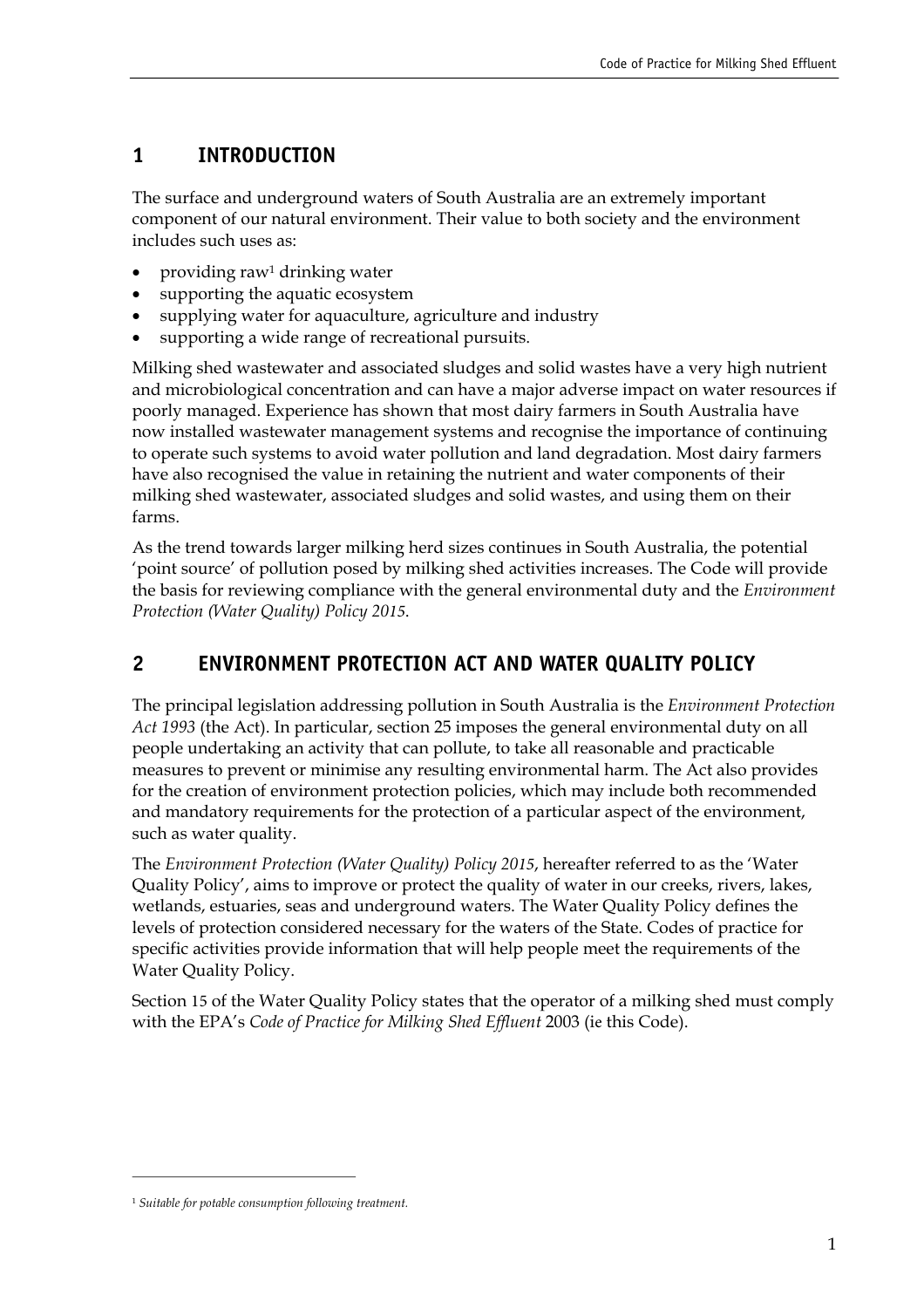# <span id="page-10-0"></span>**3 APPLICATION AND PURPOSE OF THIS CODE**

This Code of Practice applies to the management of liquid, semi-solid and solid wastes derived from milking activity in structures where cows, sheep or goats are milked in any number and at any frequency in any part of South Australia.

The principal purpose of the Code is to ensure that:

- the operator of a milking shed complies with the mandatory provisions of the Water Quality Policy
- milking shed wastewater and associated sludges and solid wastes do not pollute the environment unless all reasonable and practicable measures have been taken to prevent or minimise any resulting environmental harm.

This Code is to be utilised as a guide, and contains techniques which will enable owners or operators of milking sheds to satisfy the general environmental duty by achieving the 'standards of care' outlined in the Code. If an owner or operator has alternative techniques that can be shown to meet the general environmental duty requirements, then these will be deemed to be acceptable.

#### <span id="page-10-1"></span>**4 NEW MILKING SHED DEVELOPMENTS**

#### <span id="page-10-2"></span>**4.1 Application**

This section applies to a milking shed and its operations if the development is undertaken on or after the commencement date of the Water Quality Policy.

#### <span id="page-10-3"></span>**4.2 Milking sheds and associated yards**

Any proposal for the construction of a new milking shed and associated yards in South Australia must be approved under the *Development Act 1993* by the relevant local planning authority (ie council). Any proposed milking shed development which will be used for the milking of more than 100 cows at any one time in a water protection area, as declared under the Environment Protection Act, must be referred by the local planning authority to the EPA for advice. A map showing the location of water protection areas is contained in Appendix 1.

Any new milking shed should be located:

- a minimum of 100 m, and further if possible, from watercourses, wetlands, sinkholes, irrigation drainage channels and other sensitive water resources
- a minimum of 100 m, and further if possible, from houses on neighbouring properties
- on high ground so that wastewater can be conveyed into waste treatment facilities by gravity rather than pumping regimes
- away from land which is prone to waterlogging or flooding.

A wastewater irrigation management plan should be provided with any new milking shed development application.

Any applicant for a new milking shed should also try to incorporate the following environmental management design features into their application: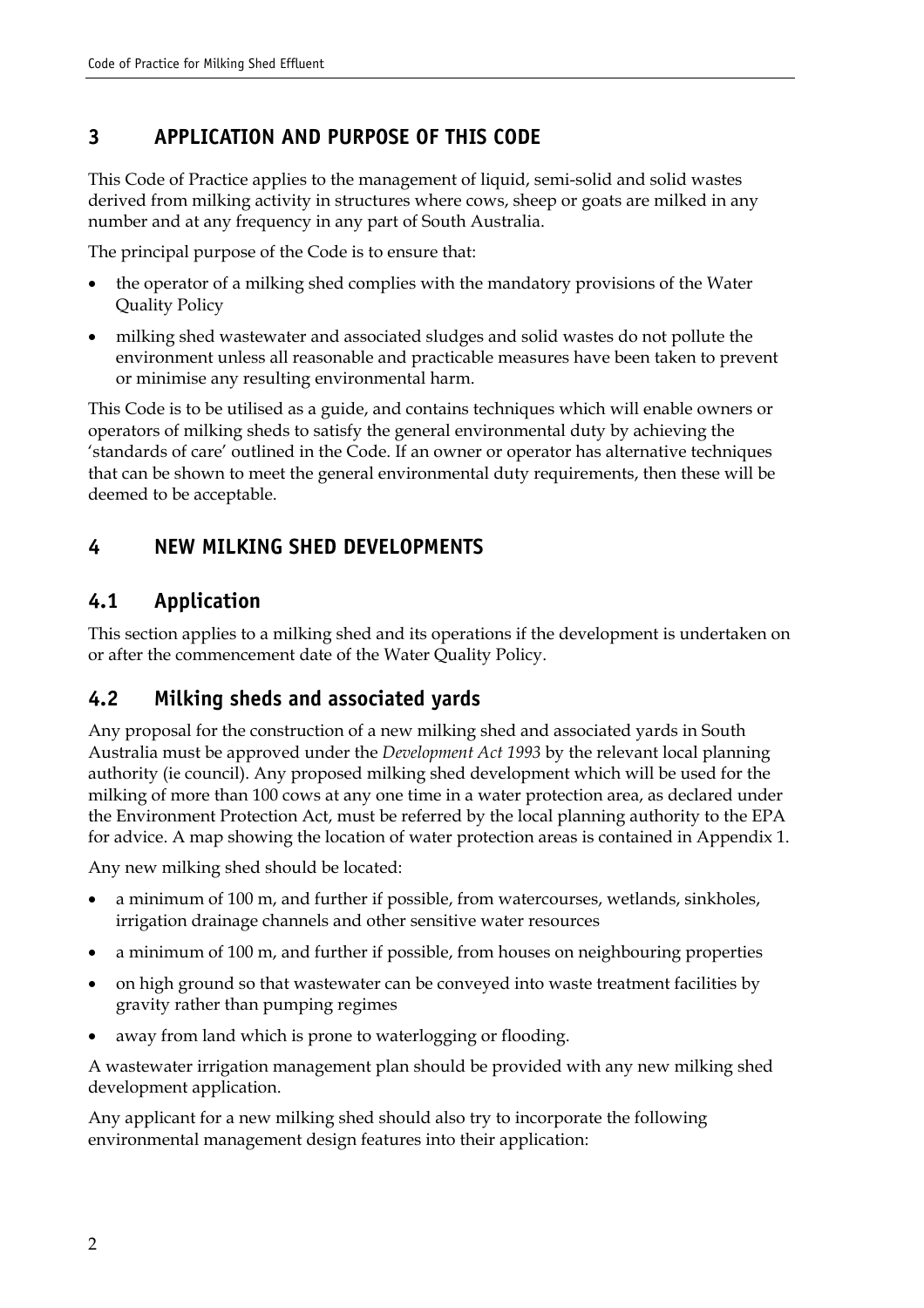- construction of a concreted yard area of sufficient size to hold all of the milking herd prior to, during and after milking, and from which all yard drainage can flow to the milking shed wastewater management system
- capture of clean milking shed roof runoff for use in the milking shed and/or diversion away from the milking shed yard or milking shed wastewater management system
- diversion of external runoff from the milking shed yard, stock races or the milking shed wastewater management system
- sizing of the milking shed wastewater management system to cater for the peak wastewater generation rate from yard areas, including during storm events, without spillage onto surrounding land or into watercourses
- if wastewater is to be stored in a lagoon(s), provision of sufficient capacity for storage of wastewater for at least six months of the year (to avoid the need for spreading in late autumn, winter or early spring)
- if wastewater is to be pumped continuously onto land, inclusion of a solids separation system to be used to reduce the concentration of solids in pumped liquids
- if wastewater is to be pumped continuously onto land, inclusion also of a backup system to contain any wastewater during likely periods of pump, pipe or sprinkler failure
- availability of sufficient suitable land on the property to provide for ecologically sustainable wastewater irrigation (refer to wastewater spreading requirements as specified in section 5.3 of this Code)
- avoidance of irrigating with wastewater during the periods of the year where weather conditions result in saturation of the soil profile and/or reduced plant growth (ie winter months), through either the incorporation of wastewater storage lagoon(s) or ceasing of milking
- provision of the maximum opportunities for water reuse (recycling of water, reusing wastewater for yard washdowns, etc.)
- suitable fencing that prevents stock, visitors or children from entering the wastewater treatment systems area.

# <span id="page-11-0"></span>**4.3 Lagoons**

Any new development application involving milking shed wastewater lagoons which is referred to the EPA will be assessed according to the following criteria.

A milking shed wastewater lagoon must not be located:

- on a flood plain that is subject to flooding that occurs, on average, more often than once in every 100 years
- within 20 m of a public road or road reserve
- within 50 m of a water supply bore, a sink hole or the bank of a watercourse
- within 200 m of a residence built on land that is owned by some other person
- in an area where the base of the lagoon would be below any seasonal water table
- within 500 m of the tidal high water mark.

In addition, it is a mandatory requirement under the Water Quality Policy that a wastewater lagoon be constructed with a barrier that minimises, as far as practicable, leakage from the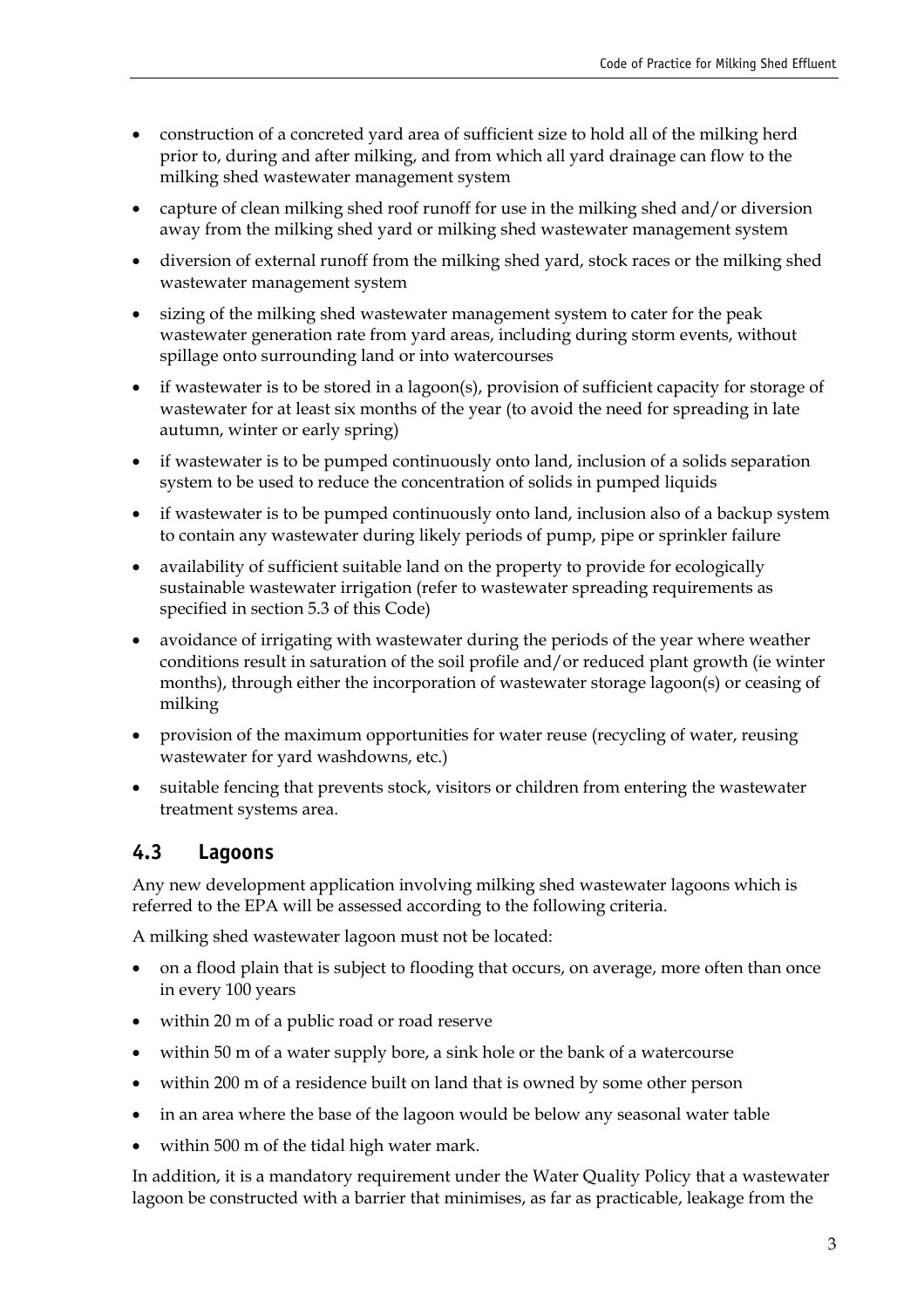lagoon (section 20). In relation to the storage of milking shed wastewater in lagoons, the following criteria should satisfy this legal requirement:

- if the lagoon does not incorporate a geotechnical membrane, it should be lined with clay that has a minimum compacted thickness of 600 mm, has been protected from drying out during construction and has a maximum in-situ permeability not exceeding 0.1 mm/day
- where the lagoon incorporates a geotechnical membrane, the manufacturer's information indicates that:
	- the permeability through the membrane will not exceed 0.1 mm/day
	- the membrane has been installed according to the manufacturer's specifications.

It should be recognised that any development approval involving the construction of a milking shed wastewater lagoon may require the applicant to provide documentation satisfying the EPA that the lining criteria outlined above has been achieved.

#### <span id="page-12-0"></span>**4.4 Solids separation pits**

The proposed construction of milking shed solids separation pits may not constitute development for the purposes of the Development Act (proponents should check with their local planning authority). However, where the EPA receives referrals of development applications incorporating such facilities, they will be assessed using the following criteria:

Solids separation pits should not be located:

- within 50 m of a house on a neighbouring property
- within 25 m of a water supply bore, a sink hole or the bank of a watercourse
- on a flood plain that is subject to flooding that occurs, on average, more often than once in every 10 years.

# <span id="page-12-1"></span>**5 OPERATIONAL REQUIREMENTS**

#### <span id="page-12-2"></span>**5.1 Application**

This section applies to all milking shed operations, regardless of their development commencement date.

#### <span id="page-12-3"></span>**5.2 Need for an operating wastewater management system**

It is mandatory under the Water Quality Policy that the operator of a milking shed ensures that:

- the premises incorporate a wastewater management system
- the system is effectively operating in respect of any wastewater generated at the premises while the premises are being used as a milking shed (section 15).

In order to comply with this mandatory requirement:

- all areas where milking cows are confined prior to, during and following milking, should be concreted and drained to a wastewater management system
- any wastewater management system must be capable of handling the volume of wastewater generated from the milking shed and associated yards at all times of the year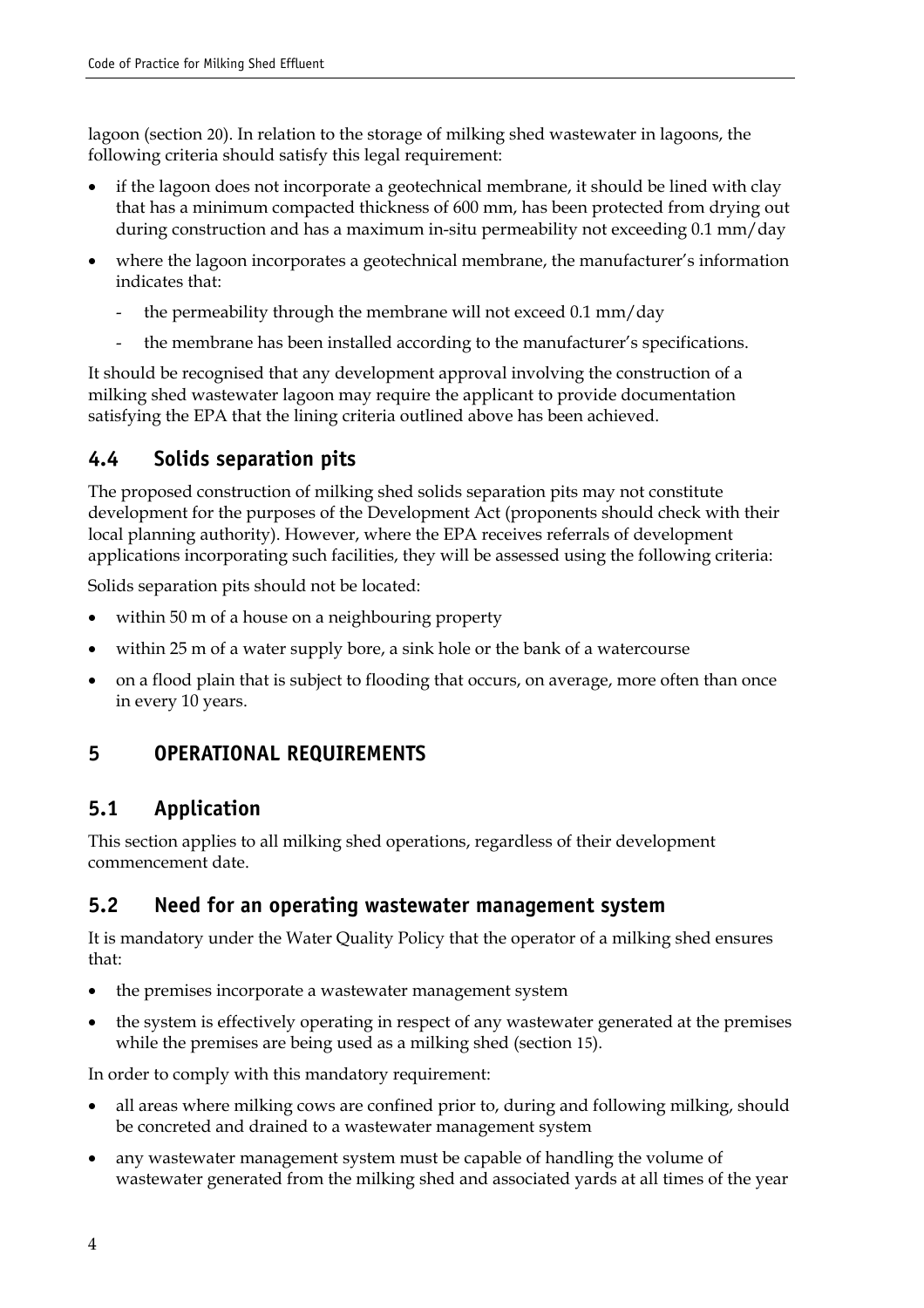• the wastewater management system chosen for use at the milking shed must be operational at all times, or a backup system must be in place while the primary system is being repaired, maintained or upgraded.

#### <span id="page-13-0"></span>**5.3 No wastewater discharges into waters**

The Water Quality Policy makes it an offence for any person to discharge or deposit milking shed wastewater into any waters or onto land from which it is reasonably likely to enter any waters [section 10(1)].

A person found to have breached this provision could be issued with an expiation notice (onthe-spot fine) or be prosecuted by the EPA.

To ensure compliance with this mandatory requirement, dairy farmers must avoid the discharge at all times of milking shed wastewater into any river, creek, wetland or dam capturing general catchment runoff, or any irrigation drainage channel or sinkhole.

The EPA recommends that dairy farmers incorporate additional safeguards into their milking shed wastewater management system to provide for containment of wastewater in case of mechanical breakdown, power failure or extreme wet conditions. These safeguards could take the form of backup pumps, earth bunds below pumping sumps, or large storage sumps capable of holding several days' worth of wastewater production.

# <span id="page-13-1"></span>**5.4 Wastewater lagoons**

It is an offence under the Water Quality Policy for any person who discharges milking shed wastewater into a lagoon to allow the water in the lagoon to rise to a level that is less than 600 mm from the maximum carrying capacity of the lagoon (section 20). Again, if an operator of a milking shed is found to have breached this provision they could be issued with an expiation notice or be prosecuted by the EPA.

To ensure compliance with this mandatory requirement, dairy farmers need to continuously monitor the volume of wastewater held in their wastewater lagoon(s) and take action to draw down liquid levels in the lagoon(s) well ahead of the 600 mm freeboard level being reached. Ideally, wastewater lagoon(s) should be drawn down to empty, or nearly empty, in early autumn in order to provide sufficient storage capacity for milking shed wastewater and any contaminated yard stormwater generated during the late autumn, winter and early spring periods. In this way there should be no need for forced spreading of milking shed wastewater on land at wet times of the year.

If dairy farmers choose to have small wastewater lagoons, which may only hold several weeks' or months' worth of wastewater, they will need to monitor storage levels and take action to draw down levels on a very regular basis. The same may apply to wastewater lagoons that are substantially filled with accumulated sludge, although dairy farmers should also aim to remove sludges well before liquid storage capacity is dramatically affected.

# <span id="page-13-2"></span>**5.5 Solids storage and disposal/utilisation**

When manure and other sludge material is removed from lagoons or solids separation pits for temporary stockpiling and/or drying before spreading on land, this should be done in a manner which avoids environmental harm. One method considered suitable to achieve this objective is to place the extracted manure and sludge material on an impervious surface (such as a concrete base) that allows any excess wastewater to drain back into the wastewater lagoon or solids separation pit.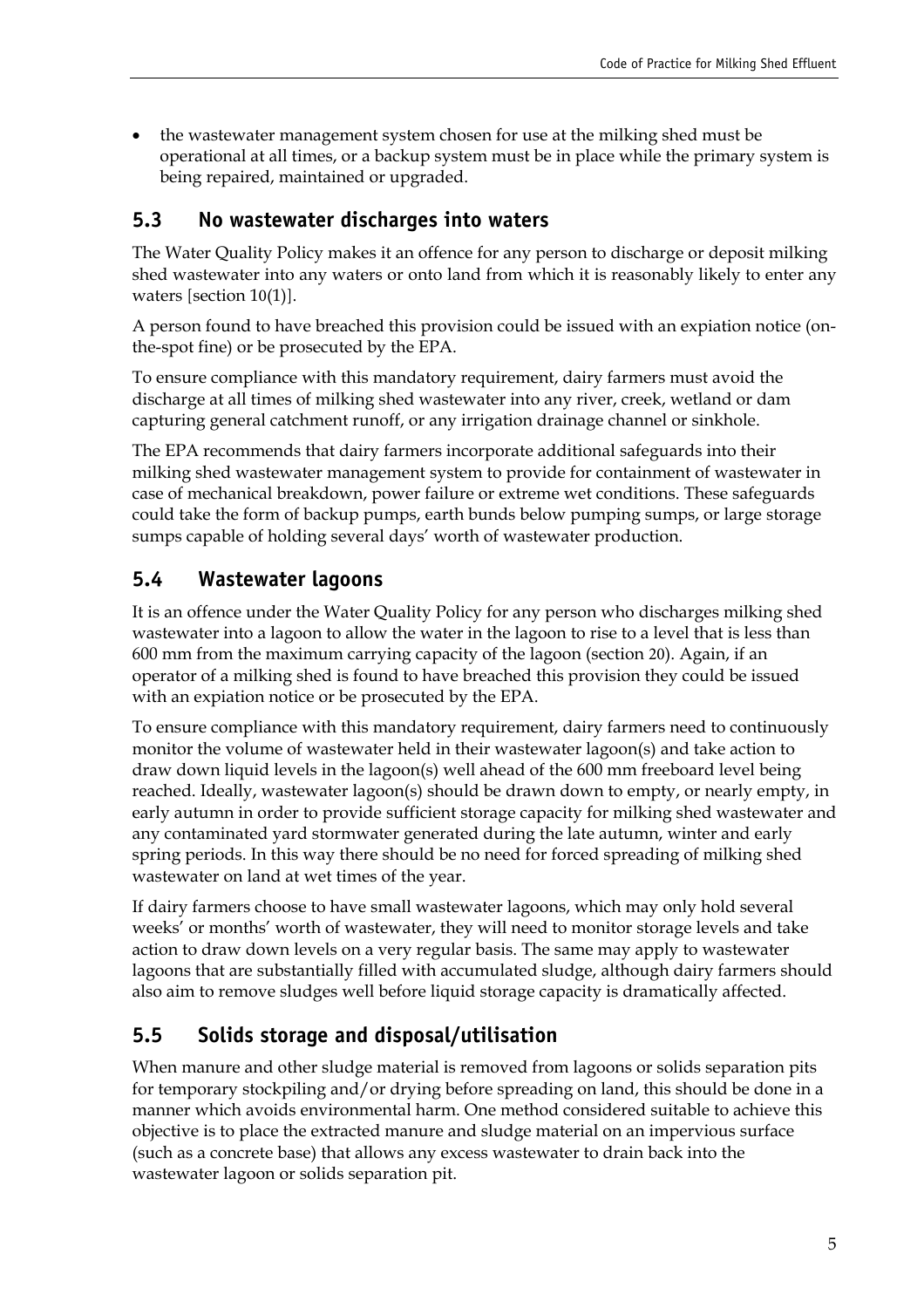Any land spreading of milking shed sludge or dried solid wastes should be done in accordance with the criteria contained in the next section of this Code.

#### <span id="page-14-0"></span>**5.6 Waste disposal**

This section of the Code applies to the disposal of wastewater directly from milking sheds, wastewater from storage lagoons, and sludges/dried solid wastes from solids separation pits and lagoons.

As highlighted earlier in this Code, the Water Quality Policy makes it an offence for any person to discharge or deposit milking shed wastewater into any waters or onto land in a place from which it is reasonably likely to enter any waters [section 10(1)].

Similarly, dairy farmers have an obligation under the Water Quality Policy to avoid the disposal of milking shed waste in a manner that may lead to the entry of these wastes into any waters or onto land in a place from which it is reasonably likely to enter any waters.

There are various ways of avoiding breaches of these provisions according to the unique soil, topography, surface drainage network and groundwater environment of individual dairy farms. However, there are certain minimum acceptable criteria for milking shed waste application onto land, as outlined below.

#### **5.6.1 Setback distances**

Milking shed wastes should not be applied or discharged onto land:

- within 50 m of an irrigation channel containing water or a watercourse, bore or sink hole
- within 10 m of a dry irrigation channel
- within 100 m of a house on land not owned by the owner of the milking shed
- within 10 m of land not owned by the owner of the milking shed*.*

#### **5.6.2 Type of land**

Milking shed wastes should not be applied or discharged onto land that:

- has a tendency to become waterlogged (ie classified as poorly drained or very poorly drained)
- is subject to flooding more than one in every 10 years
- is steep sloping (ie greater than 1 in 5, or 20%)
- is rocky or has a very shallow soil depth (ie less than 30 cm)
- has no vegetative cover
- lies above an unconfined groundwater aquifer in any area where soil permeability exceeds 300 mm/year.

#### **5.6.3 Application rates**

Where milking shed wastewater and any associated sludges or solids are spread onto land, it is important that this is conducted in an ecologically sustainable manner. This means that milking shed wastewater should be applied to the land at a rate that enables the nutrients contained in the wastewater to be utilised for plant growth. This will avoid water pollution through nutrients leaching beyond the root zone of the plants, or from excess surface water runoff with high nutrient concentrations.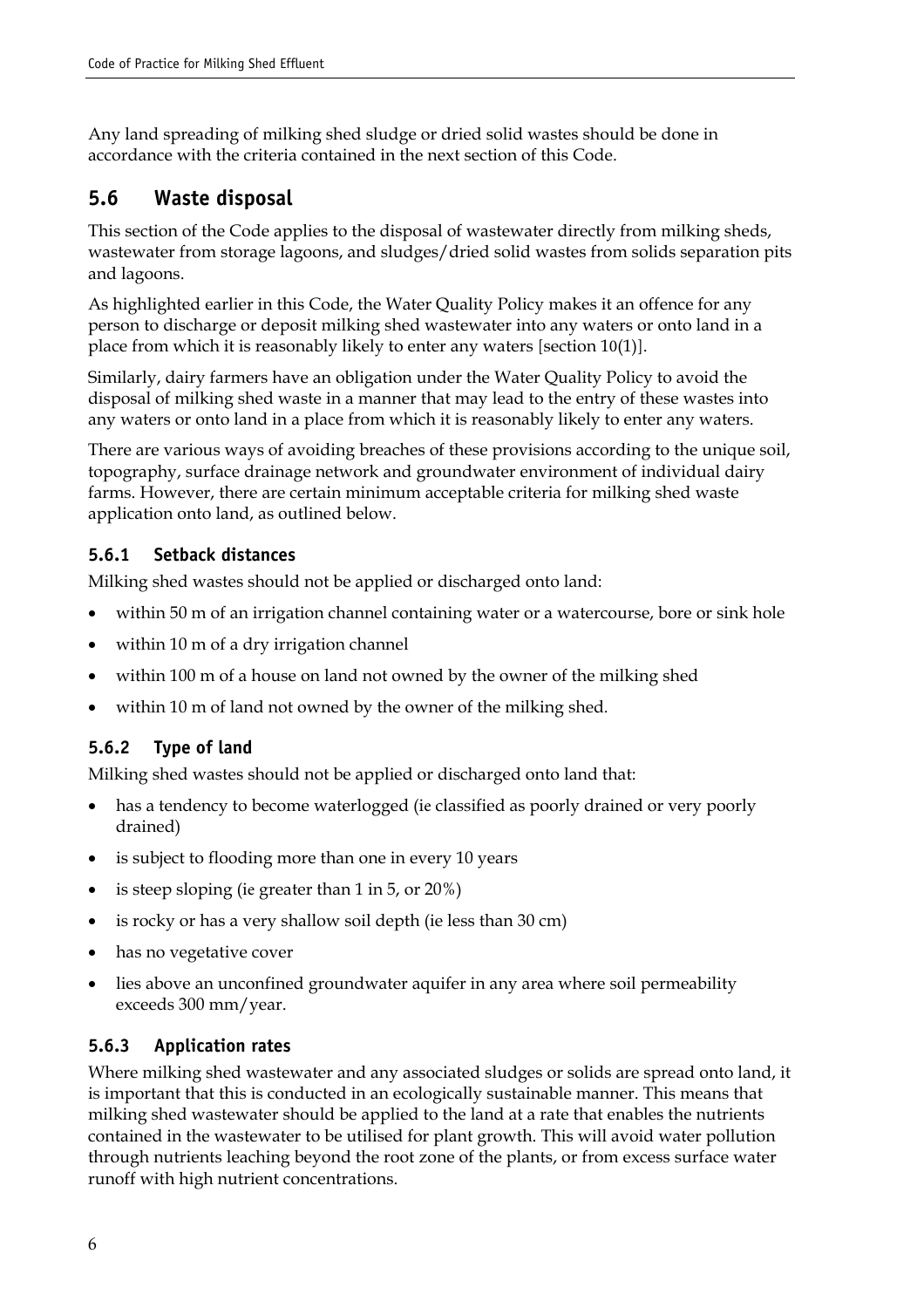Dairy farmers should periodically have samples of their milking shed wastewater, any associated sludges or solids, and soils within the proposed land spreading area chemically analysed so that a sustainable spreading rate can be determined. Such sampling and analysis would also give dairy farmers a greater understanding of the fertiliser equivalents contained in their milking shed wastes and the benefits or impacts they may be having on soils in spreading areas.

*A Manual for Spreading Nutrient Rich Wastes on Agricultural Land* has been prepared by the Department of Primary Industries and Resources and the EPA. It can be used to help dairy farmers and their consultants devise sustainable waste spreading practices. This publication can be obtained by telephoning the EPA Customer Services on (08) 8204 2004,.

This technical information takes account of waste characteristics, soil type and chemistry, vegetation to be grown in spreading areas, and land area available, and provides a scientific and easily used basis for determining ecologically sustainable waste spreading rates onto land in South Australia. However, compliance with the following broad waste spreading criteria should also be adhered to:

Milking shed wastewater should not be applied or discharged:

- so as to result in surface ponding such that permeation into the soil will take one hour or more
- onto dryland pasture in the South-East Water Protection area at a rate that contributes to a total concentration of 100 kg of nitrogen per hectare on such pasture per year.

In addition, if land is irrigated with milking shed wastewater, the land must not be flood irrigated within two clear days after the application of the wastewater.

#### **6 FURTHER READING**

<span id="page-15-0"></span>The following references are recommended for further information regarding the management of milking shed wastewater:

- ARMCANZ/ANZECC, 1998. National Water Quality Management Strategy: Effluent management guidelines for dairy sheds. Joint publication of Agriculture and Resource Management Council of Australia and New Zealand, and the Australian and New Zealand Environment and Conservation Council. Printed in Canberra. 33 pages.
- EPA. Draft Separation Distance Guideline.
- Lower Murray Irrigation Action Group, 1994. *Guidelines for the management of milking shed wastewater and intensive stock use areas on dairy farms - Lower Murray irrigation area*. Adelaide, SA. 52 pages.
- South Australian Government, 1993. *Guidelines for the management of milking shed wastewater and intensive stock use areas on dairy farms in the Mt Lofty Ranges*. Adelaide, SA. 41 pages.
- South-East Dairy Effluent Guidelines Group, 1995. *Guidelines for the management of dairy shed effluent in the South-East of South Australia*. Printed in Adelaide, SA. 61 pages.
- Wrigley, Roger, 1994. *Managing dairy-shed wastes Volume 2*. Dairy Research and Development Corporation. Victoria. 120 pages.